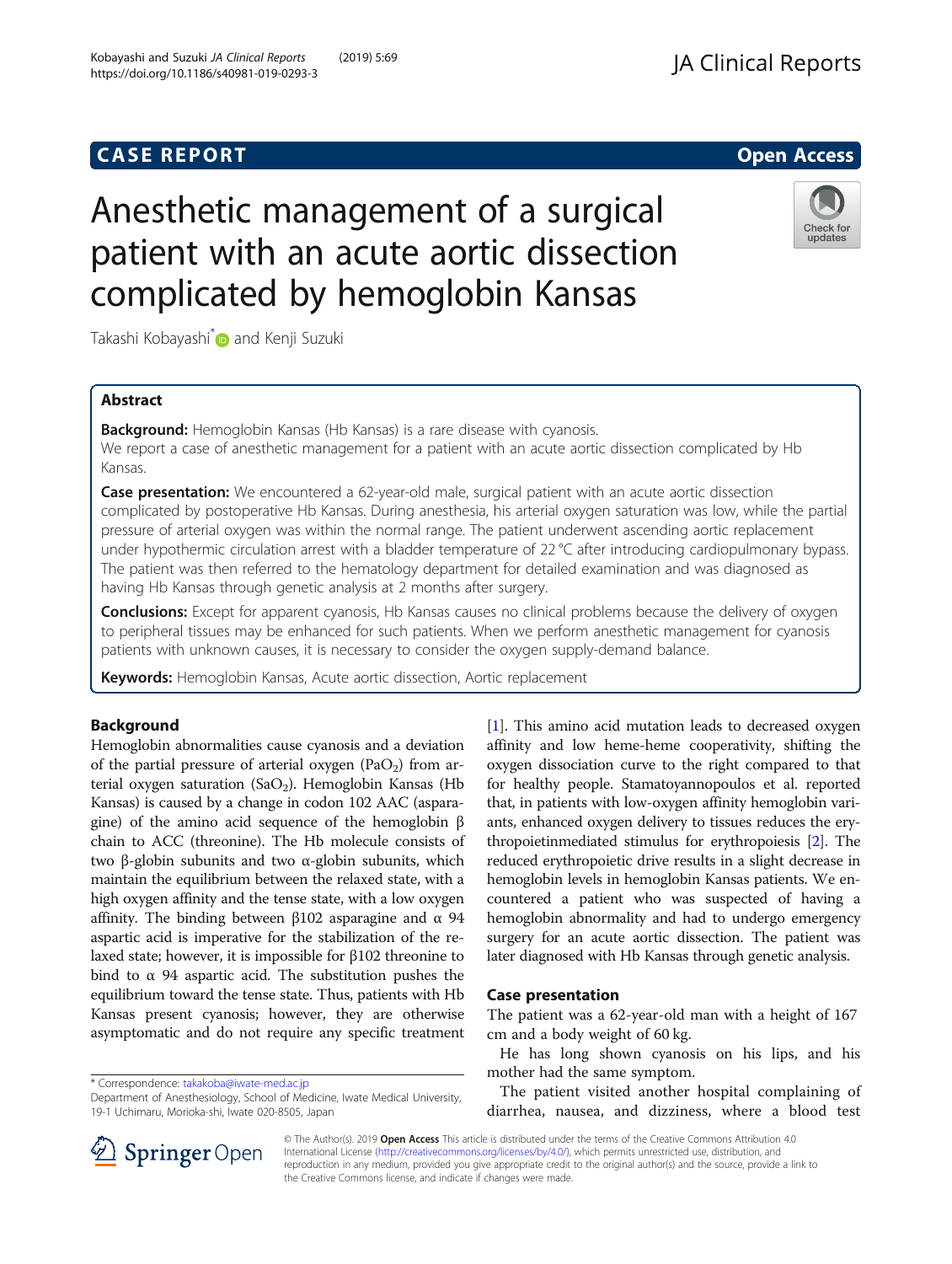revealed elevated liver enzymes (aspartate aminotransferase 122 IU/l, alanine aminotransferase 203 IU/l, lactate dehydrogenase 813 IU/l), total bilirubin (2.4 mg/ dl), and C-reactive protein level (16.1 mg/dl), and an echocardiographic examination revealed cardiac tamponade; thus, he was referred to our hospital. Because an ascending aortic dissection (DeBakey II) was found by computed tomographic examination, the patient was advised to undergo emergency surgery on the same day of diagnosis.

He demonstrated cyanosis on his face and limbs, so even with oxygen inhalation, the percutaneous oxygen saturation (SpO<sub>2</sub>) was 75%. As the patient had cardiac tamponade, we suspected a decline in  $SpO<sub>2</sub>$  due to heart failure. The arterial blood was venous blood-like blueblack blood. Transthoracic echocardiography revealed pericardial effusion, tricuspid regurgitation, and aortic regurgitation; however, neither ventricular collapse nor wall motion disorder was recognized, and the ejection fraction was 76%. Blood pressure was also maintained at 110–120/70–80 mmHg, and the heart rate was maintained at 70–80/min by using antihypertensive drugs, suggesting that the patient had a hemoglobin abnormality rather than a reduction in  $SpO<sub>2</sub>$  due to heart failure. Therefore, the patient was suspected of having a hereditary disease. Subsequently, his case was referred to the hematology department; however, a definitive diagnosis could not be established. As the surgery had to be performed urgently, we investigated the cause of cyanosis after the surgery. Preoperative blood gas analysis and blood counts revealed the following results:  $PaO<sub>2</sub>$  219 mmHg,  $SaO<sub>2</sub>$  75%, Hb level 13.3 g/dl, hematocrit (Ht) 40.9%, white blood cell  $11.30 \times 10^3/\mu$ , red blood cell  $4.24 \times 10^6$ /μl, and platelet  $302 \times 10^3$ /μl.

#### Anesthetic management

Anesthesia was induced with midazolam 5 mg, fentanyl 0.4 mg, and vecuronium 10 mg and maintained by the inhalation of 0.3%–0.5% isoflurane and 0.5–1.0 mg/kg/h propofol, as well as the adequate administration of vecuronium and fentanyl. After the induction of anesthesia, a pulmonary artery catheter was placed through the right internal jugular vein, and blood sampling from the pulmonary artery and radial artery was performed.

The  $SpO<sub>2</sub>$  monitor showed a reading of 75%, and the blood gas analysis revealed the following results:  $PaO<sub>2</sub>$ 435 mmHg,  $SaO_2$  80.9%, Hb level 13.6 g/dl, and Ht 41.6% under the condition of  $FiO<sub>2</sub>$  100%. The cardiac index was  $2.3$  L/min/m<sup>2</sup>, the mixed venous oxygen saturation  $(SvO<sub>2</sub>)$  was 61%, and the regional oxygen saturation  $(rSO<sub>2</sub>)$  of the forehead was 56%. When the surgery started, the pericardiotomy was opened, and after the release of cardiac tamponade, the cardiac index increased to  $3.5 \text{ L/min/m}^2$  and  $\text{SvO}_2$  increased to 68%. However,

other values did not change. The intraoperative  $SvO<sub>2</sub>$ maintained the latter half of the surgery was above 60%, and the intraoperative  $rSO<sub>2</sub>$  of the forehead was maintained above 50%. Furthermore, the cardiac index was maintained above  $3.0 \text{ L/min/m}^2$ . Additionally, there was no increase in lactate.

An ascending aortic replacement surgery was performed. Cardiopulmonary bypass (CPB) was initiated by right axillary artery blood flow after the superior and inferior vena cava were removed, and ascending aortic replacement surgery was performed under hypothermic circulation arrest with a bladder temperature of 22 °C. The anesthesia time was 375 min and the operation time was 340 min. After the patient was transferred to the postoperative intensive care unit, the divergence between  $PaO<sub>2</sub>$  and  $SpO<sub>2</sub>$  was confirmed; however, the circulation dynamics were stable and  $PaO<sub>2</sub>$  was normal. The patient underwent tracheal extubation at 15 h postoperatively. He was moved to the general ward on the 3rd hospitalization day and was discharged without complications on the 32nd hospitalization day. During hospitalization, the patient was referred to the hematology department for a detailed examination and was diagnosed as having Hb Kansas through genetic analysis at 2 months after surgery.

### **Discussion**

Patients with Hb Kansas do not require any specific treatment and the prognosis is good. Hb Kansas was first reported in 1961 as an Hb variant that displays a very low oxygen affinity [\[3](#page-2-0)]. Although there have been several reports of the disease worldwide [\[1](#page-2-0)], reports regarding the anesthetic management of patients with complications associated with this disease are limited. Although there are reports of general anesthesia for an infant with low oxygen affinity hemoglobinopathy [[4\]](#page-2-0) and sedation for a patient with Hb Kansas [[5\]](#page-2-0), there are no reports regarding the general anesthesia for CPB in patients with Hb Kansas.

Cyanosis includes peripheral cyanosis due to oxygen deficiency in venous blood and central cyanosis due to oxygen deficiency in arterial blood. Central cyanosis is caused by respiratory diseases and heart diseases, but there are cases of cyanosis caused by hemoglobin abnormalities. Initially, this patient was suspected to have a decline in  $SpO<sub>2</sub>$  due to heart failure resulting from cardiac tamponade. However, transthoracic echocardiography revealed that his cardiac function was good, and no left-to-right shunt was observed. Moreover, his past medical history showed that he had no chronic obstructive pulmonary disease; based on the results of the blood gas analysis, we suspected that the cause of his cyanosis was a hemoglobin abnormality. However, we could not ascertain the type of hemoglobin abnormality before surgery, as we had to schedule an emergency